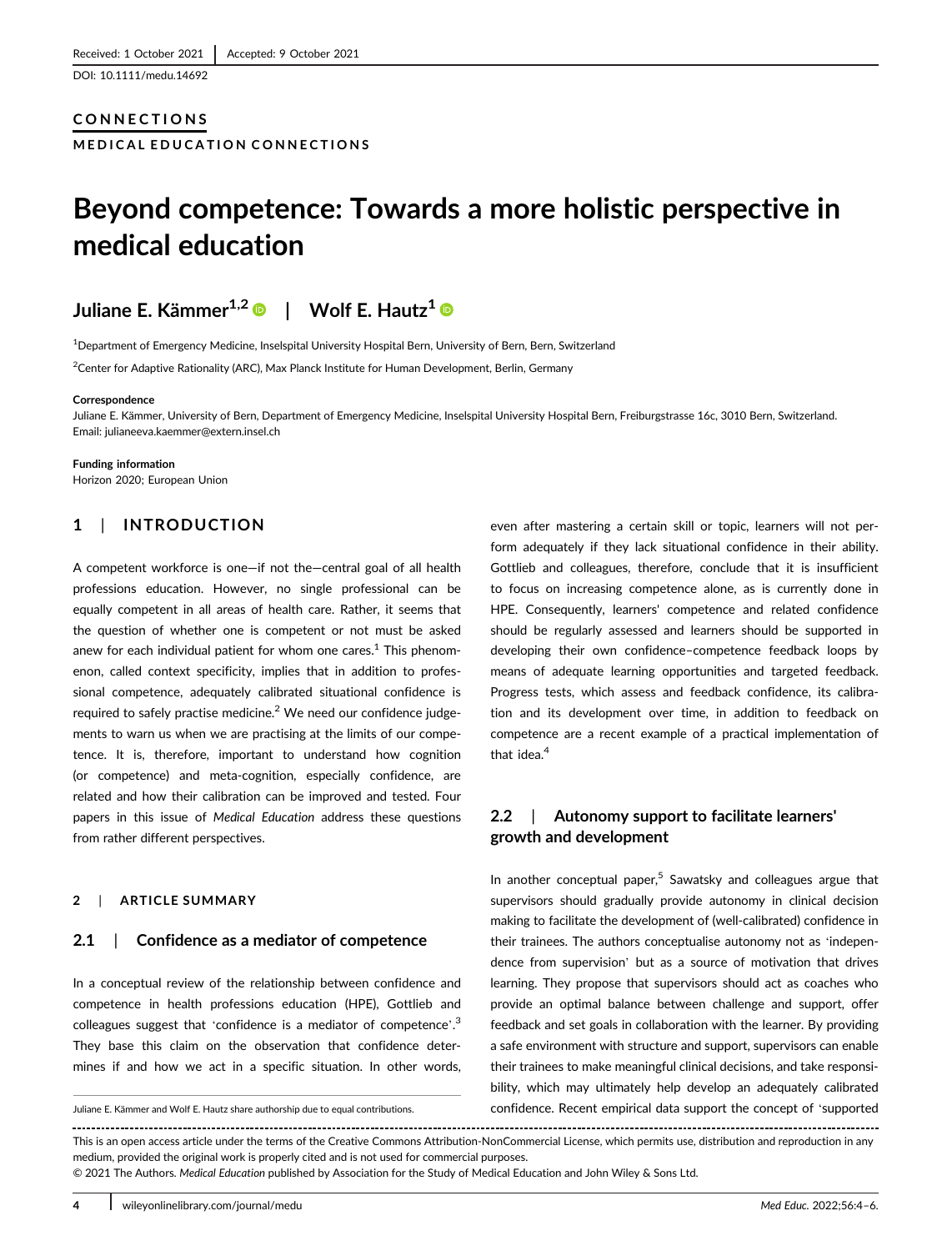independence' whereby trainees strive for 'borrowing comfort from [...] supervisors [...] to strike a balance between independence for the purpose of learning and support to ensure safety'.<sup>6</sup>

### 2.3 | Regulation of learning

To develop and maintain competence and autonomy, learners need to recognise gaps in their knowledge and skills and regulate their learning activities accordingly. In the third conceptual paper on the 'self' in this issue, Bransen and colleagues argue that these regulatory processes encompass not only the well-studied self but also the co-shared and socially shared regulation of learning.<sup>7</sup> Co-regulated learning (CRL) describes how other persons such as supervisors or peers regulate the learning activities of the trainee, while socially shared regulated learning (SSRL) describes how learners regulate each other's learning during collaborative study. Following the authors, giving learners such collaborative learning opportunities is urgently needed to improve collaborative performance, which is required for safe health care. During collaborative learning, SSRL requires the learner to monitor not only their own but also the other group members', learning progress. Moreover, relational facets of confidence such as confidence perceived in others, distributed and shared confidence add to the meta-cognitive burden, as pointed out by Gottlieb and colleagues.<sup>3</sup>

#### 2.4 | Why we should care

In a fourth paper, Mendelsohn alludes to the broader impact SRL and autonomy (among others) have on physicians' and trainees' wellbeing.<sup>8</sup> As an example, a lack of control over the working environment (i.e. autonomy) may lead to burnout. We hypothesise that a repeated experience of competence–confidence miscalibration may be added to the list of factors impairing well-being among trainees. However, Rahmani previously suggested that a valley of self-doubt between initially unjustified confidence and ultimately justified confidence can be expected as a natural consequence of competence increasing over one's learning trajectory.9

# 3 | CONNECTIONS

One apparent observation that derives from overlay of the four papers summarised above, and in connection with the related literature, is the great variety of terms and concepts used in research about confidence and its relation to competence. These range from self-monitoring and self-assessment<sup>10</sup> to confidence-competence ratio<sup>3</sup> to the Dunning–Kruger effect,<sup>11</sup> and the terms only partially overlap in their meaning. One important distinction, in our view, is between a task-specific momentary confidence judgement resulting from a meta-cognitive monitoring process (i.e. a state) and selfconfidence as a relatively stable trait.<sup>1,10</sup> Also, research in the field varies in its methods and designs used, such as when assessing selfreports<sup>12</sup> versus behavioural indicators<sup>4,13</sup> or when comparing confidence levels across<sup>11</sup> or within individuals.<sup>4,12,14</sup> This heterogeneity in terminology and methods impedes a comparison of results and theory integration and entails the danger that disparate streams of research develop in parallel without cross-fertilising each other—thus lowering the speed of deriving practical implications for better medical education.

One practical implication of this can be deducted from the work of Dunning and Kruger. More than 20 years ago, they demonstrated that the ability to adequately judge one's performance on a given task depends on one's actual performance on that task. In their words, people who are unskilled in a domain are also mostly unaware of their lack of skill.<sup>11</sup> One conclusion that has been drawn from this finding is that the way to improve the calibration of confidence to competence is to improve competence, the natural purpose and goal of medical education. Obtaining higher competence in more domains is in patients' and health professionals' best interest for obvious reasons. However, increasing competence is likely not the only solution to the problem. First, educators need to be aware that competence and confidence (and thus their relation) do not develop in parallel to one another, as highlighted by the papers contained in this issue and other related work.<sup>4,9,12</sup> Second, beyond competence, additional factors (such as difficulty) influence calibration, $12$  and future research mav identify more factors that can then be targeted educationally. Third, the ability to inhibit or take a certain action based on a task-specific confidence judgement is a crucial component that could potentially be trained in addition to competence and confidence–competence calibration.<sup>15</sup> However, if and how to train that ability is unknown–as is whether and how one can actually train confidence–competence calibration.<sup>3</sup>

While there is much to be discovered in all of these aspects, it is encouraging to see in the articles contained in this issue that medical education is moving from merely addressing medical competence to a more holistic perspective of education, including metacognition, autonomy, regulation of learning and well-being.

#### ACKNOWLEDGMENTS

We would like to thank Stefanie Hautz for helpful comments on an earlier version of the manuscript. JEK has received funding from the European Union's Horizon 2020 research and innovation program under the Marie Skłodowska-Curie grant agreement no. 894536.

#### CONFLICT OF INTEREST

The authors report no competing interests.

#### ETHICS STATEMENT

Not applicable.

#### AUTHOR CONTRIBUTIONS

JEK and WEH contributed equally to the conception of the work, drafted and revised the work and provided their final approval of the version submitted. JEK and WEH agree to be accountable for all aspects of the work.